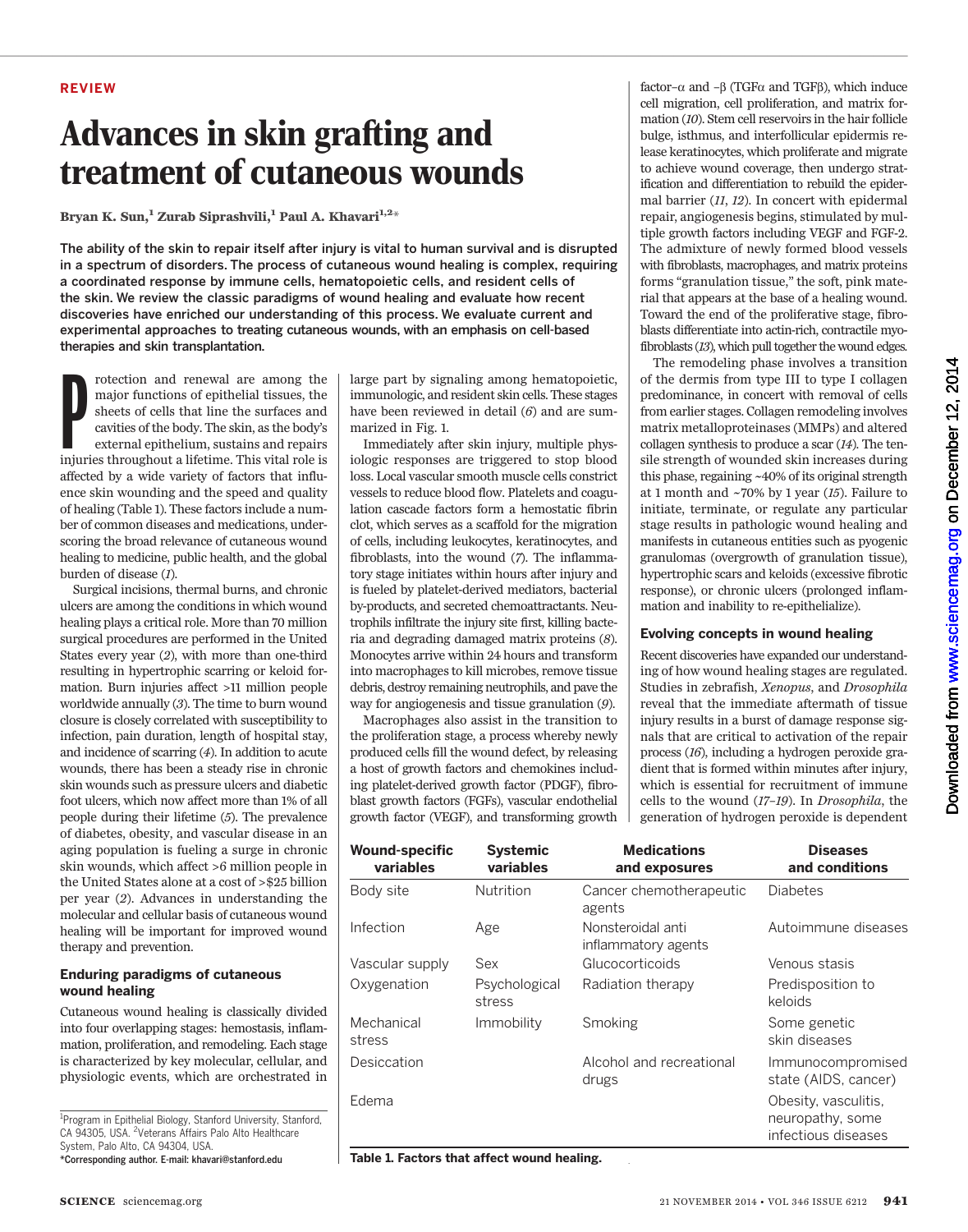

Fig. 1. Stages of wound healing. Wound healing is classically divided into four stages: (A) hemostasis, (B) inflammation, (C) proliferation, and (D) remodeling. Each stage is characterized by key molecular and cellular events and is coordinated by a host of secreted factors that are recognized and released by the cells of the wounding response. A representative subset of major factors are depicted. PDGF, platelet-derived growth factor; TGF, transforming growth factor; FGFs, fibroblast growth factors; IL-1, interleukin-1; TNF, tumor necrosis factor; KGF, keratinocyte growth factor; IGF, insulin-like growth factor; IFN, interferon; VEGF, vascular endothelial growth factor; HGF, hepatocyte growth factor; MMP, matrix metalloproteinase; TIMP, tissue inhibitor of metalloproteinase.

on a burst of calcium that is induced upon wounding (18). These findings establish calcium and hydrogen peroxide as the earliest known wound response signals.

The downstream effects of other early damage response signals have been described as well. In Caenorhabditis elegans, elevated epidermal calcium concentration produced upon injury fosters actin polymerization and wound contraction (20). In mice, apoptotic wound keratinocytes upregulate prostaglandins  $PGH<sub>2</sub>$  and  $PGE<sub>2</sub>$ , which stimulate progenitor cell proliferation (21). Together, these discoveries illustrate the multifaceted response that occurs in the first minutes after injury. They also raise the possibility that immediate response signals may serve as future targets for therapeutic intervention in the acute wound.

The relationship between inflammation and scarring has also been an active focus in wound biology. Adult human dermal wounds result in scarring that increases with progressive injury depth. However, it has long been recognized that early-stage human fetuses undergo scarless skin healing (22). In addition, wounds of the oral mucosa also heal with much less scarring than cutaneous wounds. One notable difference is a markedly attenuated inflammatory response in fetal and oral mucosal wounds relative to adult skin wounds (22, 23), which suggests that inflammation in adult cutaneous wounds may have evolved as a compromise to combat microbial infection at the expense of scarring. Consistent with this, PU.1-null mice deficient for neutrophils and macrophages heal without scarring (24). The relationship between inflammatory cells and scarring, however, is complex. Ablating macrophages at different stages of mouse wound healing demonstrated that macrophages promote scarring during early stages but subsequently promote vascular proliferation and transition to tissue remodeling (25), which indicates that inflammatory cells play roles that depend on spatial and temporal contexts (26). Understanding these context-specific roles will be essential to deciphering the molecular and cellular relationship between inflammation and healing.

Although studies of the inflammatory wound healing response have tended to focus on the role of neutrophils and macrophages, recent work has identified additional contributors, including  $\gamma \delta$  T lymphocytes. Human epidermal  $\gamma\delta$  T cells secrete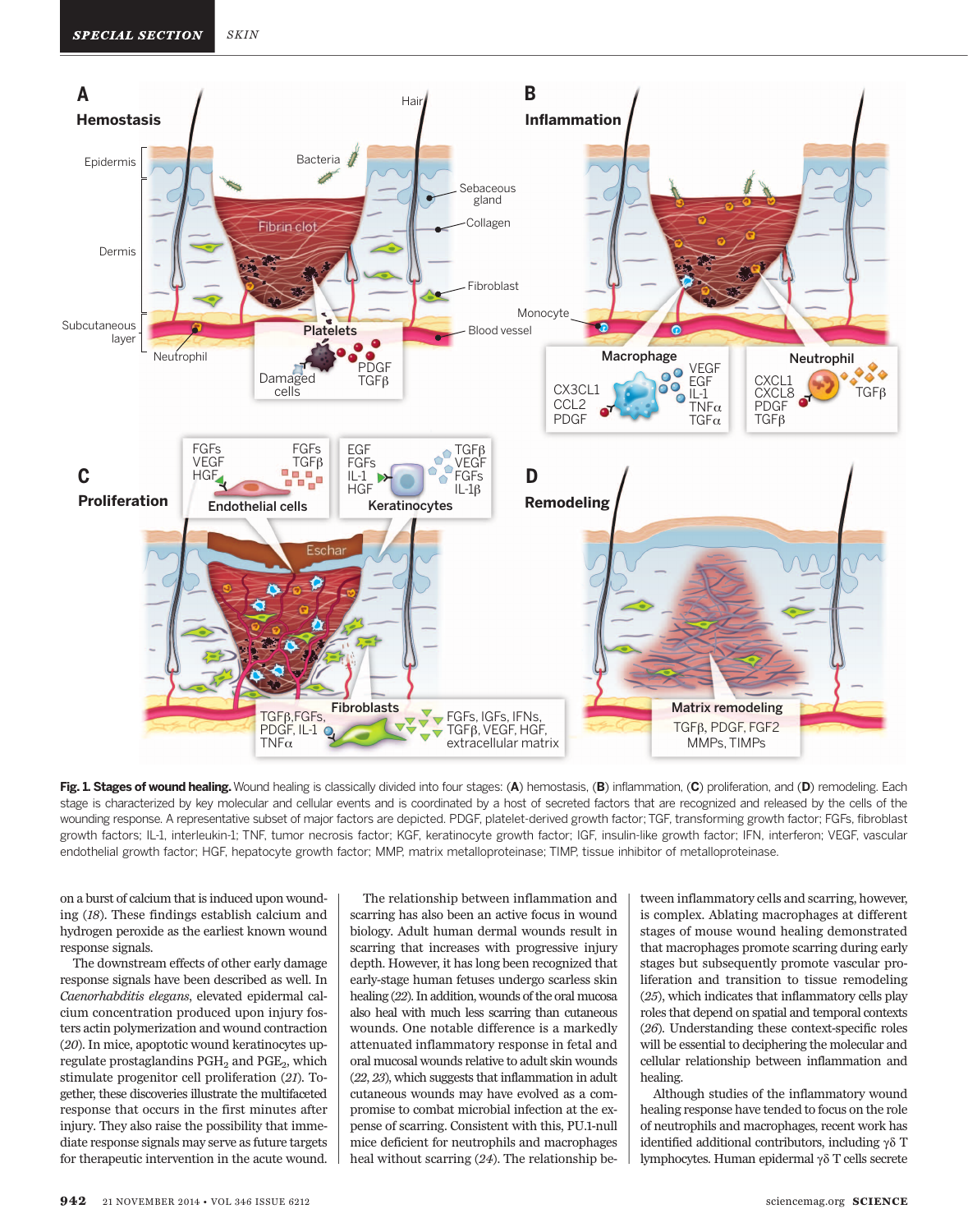soluble factors that promote leukocyte recruitment and keratinocyte proliferation after injury (27). In mice, dermal  $\gamma\delta$  T lymphocytes induce hair follicle neogenesis through Fgf9 release and Wnt pathway induction after wounding (28). This discovery has potential implications in human skin regeneration, because adnexal structures such as hair follicles are lost upon healing from deep cutaneous wounds.  $\gamma\delta$  T lymphocytes are much less abundant in human than in mouse dermis, raising the possibility that human follicular regeneration could be induced by repletion of the proper signaling factors.

## Therapeutic approaches to wound healing

Improved understanding of cutaneous healing has guided more sophisticated and targeted approaches to enhancing injury repair. As a foundation to treating all wounds, optimization of controllable healing factors (Table 1) remains a central principle. This can include nutritional support, smoking cessation, blood perfusion and fluid drainage, infection clearance, and mechanical protection. Simple techniques such as maintaining a clean but moist wound environment with occlusive dressings (29) help to accelerate re-epithelialization and alter the inflammatory milieu to favor better healing. Mechanical support at sites of high skin tension reduces the development of hypertrophic scars and keloids (30). Electric stimulation has proved beneficial by establishing electric fields

that guide cells to migrate into the wound (31).

In addition to optimizing global and environmental variables, one targeted approach involves applying growth factors to the wound to promote healing. Experimental delivery of factors such as PDGF-BB, endothelial growth factor (EGF), FGF-2, and granulocyte-macrophage colony-stimulating factor (GM-CSF) has shown promise in animal models of wounding. However, clinical efficacy of single-factor therapy in humans has been more limited, with the exception of topical PDGF-BB (becaplermin), which is FDA-approved for treatment of diabetic ulcers and improves healing in clinical trials (32), and topical FGF-2, approved for use in China and Japan. One challenge is that these growth factors are administered onto a protease-rich, inflamed wound environment that makes them susceptible to rapid breakdown and clearance. This problem has been addressed by embedding growth factors within an extracellular matrix (ECM), where they can reside and act physiologically. A fibronectin domain–based ECM has been used to deliver PDGF-BB and VEGF-A to a mouse diabetic wound (33); the presence of the matrix potentiated the effects of both growth factors on the wound and promoted wound repair. Other approaches to improve delivery in-

clude liposomal transfection, particle-mediated transfer, and viral transfer (34). However, because wounds and cancer share a number of features (35, 36), application of mitogenic growth factors to wounds may carry some risk. The FDA placed a cancer risk warning on becaplermin in 2008, highlighting a potential drawback of direct growth factor–based therapeutics in wound healing.

The challenge to develop successful wound healing therapies reinforces the complex nature of the process itself, which involves a dynamic

| <b>Type</b>                                                                                                      | <b>Features</b>                                                                                                                                 | <b>Examples</b>            |  |  |
|------------------------------------------------------------------------------------------------------------------|-------------------------------------------------------------------------------------------------------------------------------------------------|----------------------------|--|--|
| Epidermal                                                                                                        | • Autogeneic<br>• May require long production time<br>• Potential for permanent integration                                                     | EpiCel<br>EpiDex<br>ReCell |  |  |
| Dermal                                                                                                           | • Allogeneic or xenogeneic<br>• Relatively easier to manufacture<br>• Can include fibroblasts<br>• Risk of graft rejection or<br>immunogenicity | AlloDerm<br>Graft.Jacket   |  |  |
| Composite                                                                                                        | • Autogeneic, allogeneic or xenogeneic<br>• Can include fibroblasts<br>• Risk of graft rejection or<br>immunogenicity                           | Apligraf<br>OrCel          |  |  |
| منذ المستقلات من المستقل المستقل المستقل المستقل المستقل المستقل المستقل المستقل المستقل المستقل المستقل المستقل |                                                                                                                                                 |                            |  |  |

**Fig. 2. Bioengineered skin substitutes.** Available products can be classified into epidermal, dermal, or composite grafts. Individual products differ according to the source of the cellular material, method of delivery, and presence of supplementary substrates such as fibroblasts or matrix proteins. See table S1 for a comprehensive list of skin substitutes.

> interplay of cell types, growth factors, cytokines, and matrix components interacting in an environment in which pH, oxygenation, temperature, and moisture all contribute to the healing wound. This complexity makes the prospect of cell- and graft-based therapies an attractive alternative approach.

#### Skin grafting: A time-tested approach

The origin of skin grafting, in which skin tissue is removed from one site and transferred to another, is credited to Hindu surgeons circa 800 BCE who described methods of free skin grafts used to repair the nasal mutilations of individuals punished for theft or adultery (37). This practice saw a revival in European medicine during the 18th century, and the basic principles of grafting have carried into the modern era. Living skin grafts can be classified as split-thickness skin grafts (STSGs), consisting of the epidermis and part of the dermis, or full-thickness skin grafts (FTSGs), consisting of the epidermis and fullthickness dermis (38). STSGs can be meshed for expanded area coverage and are able to survive at graft sites with less vascularity. However, they suffer from contracture during healing. FTSGs require a better vascular bed for survival, but they contract less than STSGs and are preferred for exposed areas of the body, such as the face or neck.

A second classification of grafts is based on donor origin. Grafts from one site to another within the same individual are autografts; grafts where the donor and recipient are different individuals of the same species are allografts; and grafts from one species to another are xenografts. Autografts have capacity for full integration into the donor site, whereas allografts and xenografts undergo immunologic rejection with time and thus serve as temporary "biologic dressings."

> Despite this, several weeks of graft presence can be indispensable in the treatment of burns, ulcers, and difficult wounds,

as these temporary biological dressings can limit infections, reduce substrate losses, and improve survival. Innovations in surgical grafting techniques have advanced the art and science of skin grafting, but living grafts are still imperfect (39). Autologous grafts are inherently limited to the size of available donor sites and are insufficient for global burn injuries. Allografts and xenografts, while offering larger amounts of material, are only temporary. An ideal grafting solution would generate unlimited grafting tissue that is

> rejection, and provides all the therapeutic benefit and function of real skin.

well tolerated by the patient, does not suffer from immune

## Bioengineered skin equivalents: Are we closer to perfect skin substitutes?

The limitations of living skin grafts have prompted the development of transplantable bioengineered skin of many variations that are now approved for human clinical use (table S1). The ideal bioengineered skin substitute should be safe, have high clinical efficacy, be simple to produce, and be easy to handle and administer. These bioengineered equivalents can be classified into epidermal, dermal, or composite categories according to their structure and the degree of their functional resemblance to normal skin (Fig. 2).

Epidermal substitutes consist classically of a sheet of autologous keratinocytes, isolated from a donor and expanded in vitro. Generating epidermal sheets is time-consuming and costly, and the resulting products have a short shelf life (<24 hours). However, autologous epidermal grafts can be life-saving and have enjoyed numerous innovations at various stages of production, including improvements to cell culture techniques, differentiation techniques, and support/ scaffolding assembly (40, 41). Today, autologous epidermal grafts capable of covering the entire surface area of the body can be generated from a  $3$ -cm<sup>2</sup> biopsy (42). In contrast, dermal substitute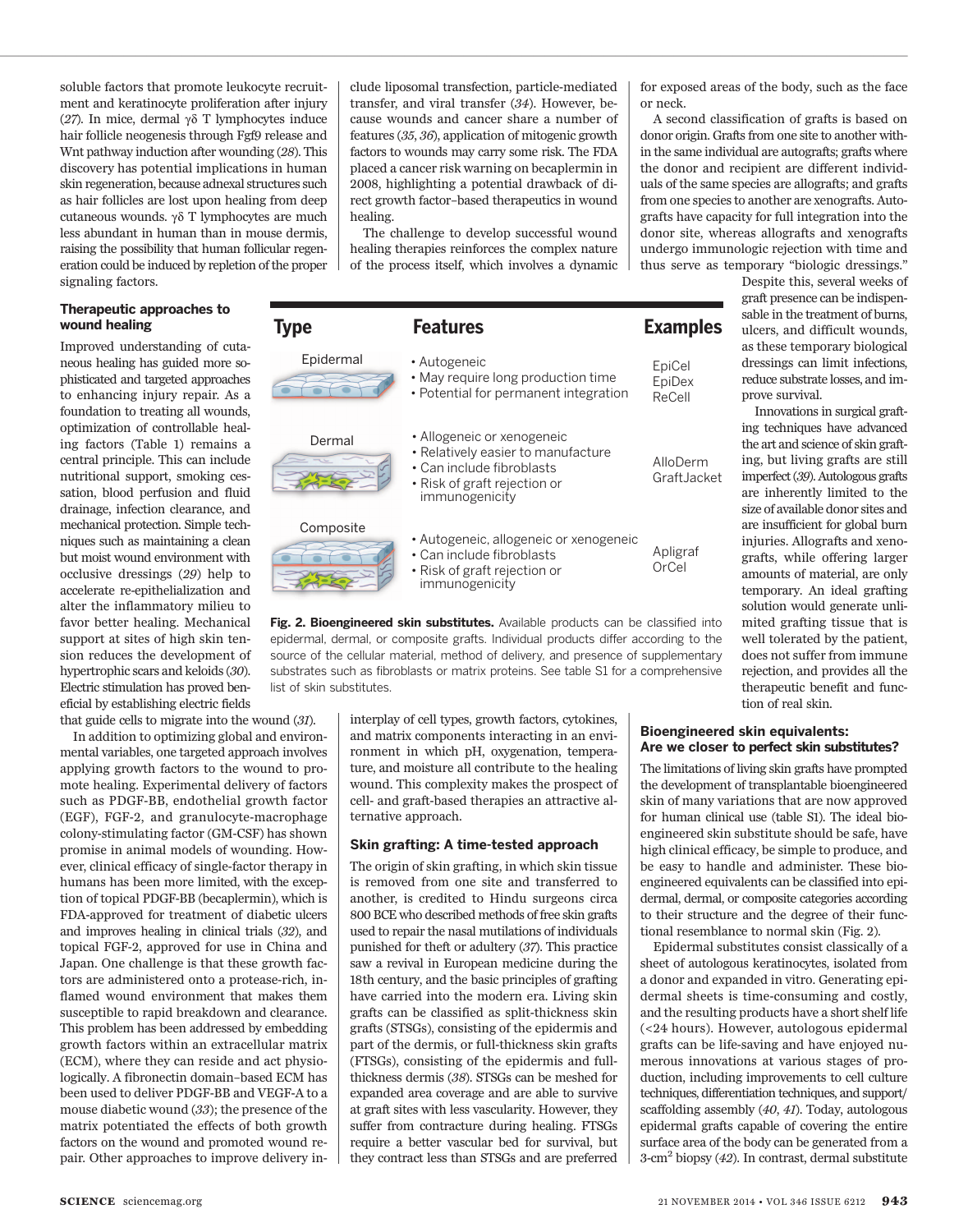

Fig. 3. Genetically engineered skin grafts. Advances in stem cell biology, genome editing capabilities, and grafting techniques have improved the efficacy and applicability of skin grafting in wound healing. Cells of different origins can be harvested from skin or other tissues and either directly altered by gene transfer or reprogrammed into induced pluripotent stem cells (iPS cells) to facilitate genomic editing on larger numbers of cells. The genetically engineered cells are reconstituted into skin tissue as epidermal or composite grafts, then transplanted onto the subject.

products are largely acellular and are prepared from allogeneic, xenogeneic, or synthetic material. Composite substitutes usually consist of allogeneic keratinocytes and fibroblasts, and have the benefit of providing growth factors, cytokines, extracellular matrix, and other elements along with a temporary wound cover. They are easier to manufacture than cell-containing substitutes and readily incorporate into wounds without rejection. However, they do not revascularize well; they have found a role in reconstructive surgery but not as dermal replacement material. Like living dermal composites, they ultimately undergo immune rejection in 3 to 4 weeks (43).

#### Cell-based skin therapies and genetically modified tissue transplantation

A wide variety of experimental approaches have been developed to incorporate stem cell–based therapies in cutaneous wound healing. Stem cells can be delivered in conjunction with skin composites or by various other methods, including direct application. For skin wounds, major efforts have focused on the use of epidermal progenitor cells, mesenchymal stroma/stem cells (MSCs), adipose tissue–derived stem cells (ASCs), and induced pluripotent stem cells (iPS cells).

The robust capacity of epidermal progenitor cells has created new opportunities to improve the performance of autologous epidermal grafts

by means of genetically modified keratinocytes expressing factors that promote healing (Fig. 3). This concept closely parallels ongoing efforts using engineered grafts to treat genetic skin disorders such as epidermolysis bullosa (EB), a family of blistering disorders characterized by genetic mutations affecting epidermal-dermal adhesion, which affects 400,000 to 500,000 people worldwide (44). Successful skin transplantation of genetically engineered autologous keratinocyte grafts has been achieved in a patient with laminin 332–deficient non–Herlitz junctional EB (45). Autologous epidermal keratinocytes were transduced ex vivo with a retrovirus expressing normal laminin cDNA, and cultured epidermal grafts transplanted onto the patient's legs. More than 6 years later, the transgenic epidermis persists, is fully functional, and is virtually indistinguishable from normal epidermis (46). For recessive dystrophic epidermolysis bullosa (RDEB), caused by mutations in type VII collagen, a phase I clinical trial is under way using autologous epidermal sheets with wildtype collagen VII delivered by retroviral infection (47).

In addition to epidermal progenitors, stem cells including MSCs and ASCs have shown promise in promoting wound healing both by direct transfer onto wounds and by delivery embedded in scaffolds (48, 49). Early studies indicate that both MSCs and ASCs secrete factors that attenuate

inflammation, stimulate angiogenesis, and lead to faster wound closure. Both cell types have the potential for harvesting from autologous sites, and ASCs are relatively abundant and easy to obtain. Although clinical translation of MSCor ASC-based wound therapy is still in the early stages, the potential use of these cells holds great promise.

Finally, advances in iPS cell technology allow patient- and disease-specific stem cells to be used for research and development of therapeutics, including transplantation medicine. iPS cells have been successfully derived from multiple epidermal cell types, including the fibroblasts of a patient with dyskeratosis congenita (50), as well as fibroblasts and keratinocytes from individuals with RDEB (51). Similar to human embryonic stem cells (hESCs), iPS cells can be reprogrammed to keratinocytes (52). Moreover, unlike somatic cells, they have a high proliferation potential, allowing genetic manipulations to be conducted. New therapeutic approaches are emerging that include (i) generation of iPS cells from different sources, including epidermal keratinocytes, fibroblasts, and melanocytes; (ii) insertion of desirable genes or correction of deleterious mutations based on homologous recombination or current genome editing tools such as the CRISPR-Cas9 system; (iii) differentiation of altered iPS cells into desired cell types, including keratinocytes; and (iv) generation of functional skin equivalents using iPS-derived keratinocytes and bioengineered dermal substitutes. A goal of regenerative medicine is to replace or regenerate whole body organs. For skin grafting, this would mean the restoration of all functional components, including hair follicles, sweat glands, and nerves. Although there is no perfect skin substitute currently available, rapid developments in understanding skin development and wound repair, together with advances in stem cell and tissue bioengineering, provide hope that such a product represents a tractable goal in the future.

#### REFERENCES AND NOTES

- 1. R. J. Hay et al., J. Invest. Dermatol. 134, 1527–1534 (2014).
- 2. C. K. Sen et al., Wound Repair Regen. 17, 763-771 (2009).
- 3. M. D. Peck, Burns 37, 1087–1100 (2011).
- 4. K. L. Butler et al., J. Burn Care Res. 31, 874–881 (2010).
- 5. J. E. Jones, E. A. Nelson, A. Al-Hity, Cochrane Database Syst. Rev. 1, CD001737 (2012).
- 6. G. C. Gurtner, S. Werner, Y. Barrandon, M. T. Longaker, Nature 453, 314–321 (2008).
- 7. R. A. Clark, Ann. N.Y. Acad. Sci. 936, 355–367 (2001).
- 8. R. Ross, G. Odland, J. Cell Biol. 39, 152–168 (1968).
- 9. T. J. Koh, L. A. DiPietro, Expert Rev. Mol. Med. 13, e23 (2011).
- 10. S. Werner, R. Grose, Physiol. Rev. 83, 835–870 (2003).
- 11. M. Ito et al., Nat. Med. 11, 1351–1354 (2005).
- 12. C. Blanpain, E. Fuchs, Science 344, 1242281 (2014).
- 13. J. J. Tomasek, G. Gabbiani, B. Hinz, C. Chaponnier, R. A. Brown, Nat. Rev. Mol. Cell Biol. 3, 349–363 (2002).
- 14. S. E. Gill, W. C. Parks, Int. J. Biochem. Cell Biol. 40, 1334–1347 (2008).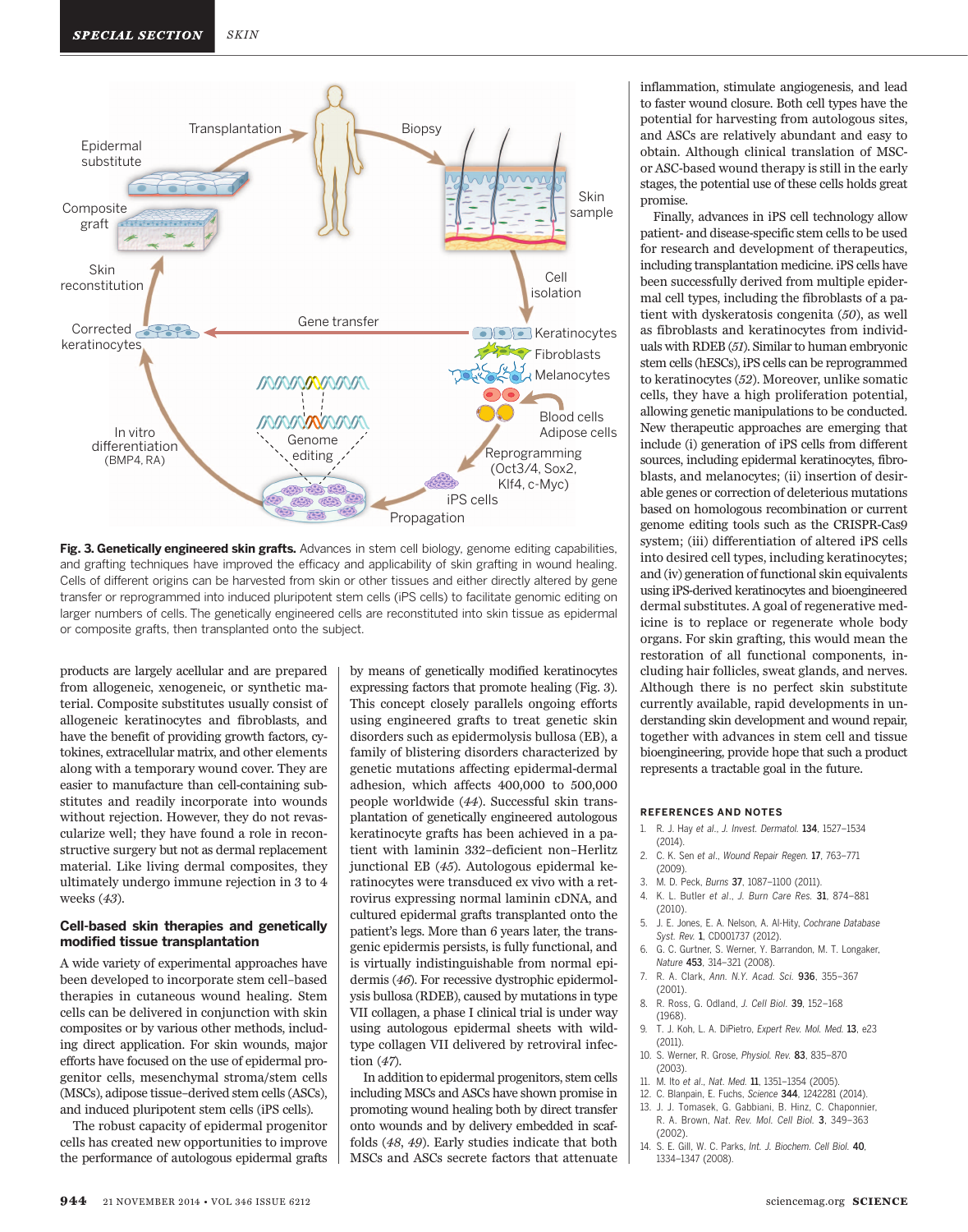- 15. S. M. Levenson et al., Ann. Surg. 161, 293–308 (1965).
- 16. J. V. Cordeiro, A. Jacinto, Nat. Rev. Mol. Cell Biol. 14, 249–262 (2013).
- 17. P. Niethammer, C. Grabher, A. T. Look, T. J. Mitchison, Nature 459, 996–999 (2009).
- 18. W. Razzell, I. R. Evans, P. Martin, W. Wood, Curr. Biol. 23, 424–429 (2013).
- 19. N. R. Love et al., Nat. Cell Biol. 15, 222–228 (2013).
- 20. S. Xu, A. D. Chisholm, Curr. Biol. 21, 1960–1967 (2011).
- 21. F. Li et al., Sci. Signal. 3, ra13 (2010).
- 22. B. J. Larson, M. T. Longaker, H. P. Lorenz, Plast. Reconstr. Surg. 126, 1172–1180 (2010).
- 23. A. M. Szpaderska, J. D. Zuckerman, L. A. DiPietro, J. Dent. Res. 82, 621–626 (2003).
- 24. P. Martin et al., Curr. Biol. 13, 1122–1128 (2003).
- 25. T. Lucas et al., J. Immunol. 184, 3964–3977 (2010).
- 26. J. M. Daley, S. K. Brancato, A. A. Thomay, J. S. Reichner, J. E. Albina, J. Leukoc. Biol. 87, 59–67 (2010).
- 27. W. L. Havran, J. M. Jameson, J. Immunol. 184, 5423–5428 (2010).
- 28. D. Gay et al., Nat. Med. 19, 916–923 (2013).
- 29. W. H. Eaglstein, Dermatol. Surg. 27, 175–181
- (2001). 30. R. Ogawa, Plast. Reconstr. Surg. 125, 557–568
- (2010). 31. M. Zhao et al., Nature 442, 457-460 (2006).
- 32. D. L. Steed, Plast. Reconstr. Surg. 117, 143S–149S  $(2006)$
- 33. M. M. Martino et al., Sci. Transl. Med. 3, 100ra89 (2011).
- 34. L. K. Branski, G. G. Gauglitz, D. N. Herndon, M. G. Jeschke, Burns 35, 171–180 (2009).
- 35. E. N. Arwert, E. Hoste, F. M. Watt, Nat. Rev. Cancer 12. 170–180 (2012).
- 36. H. F. Dvorak, N. Engl. J. Med. 315, 1650–1659 (1986).
- 37. J. S. Davis, Ann. Surg. 113, 641–656 (1941).
- 38. A. Andreassi, R. Bilenchi, M. Biagioli, C. D'Aniello, Clin. Dermatol. 23, 332–337 (2005).
- 39. K. S. Petkar et al., Burns 37, 925-929 (2011).
- 40. J. W. Oh, T.-C. Hsi, C. F. Guerrero-Juarez, R. Ramos,
- M. V. Plikus, J. Invest. Dermatol. 133, e14 (2013). 41. H. Seland, C.-J. Gustafson, H. Johnson, J. P. E. Junker,
- G. Kratz, Burns 37, 99–108 (2011). 42. D. L. Chester, D. S. Balderson, R. P. G. Papini, J. Burn Care
- Rehabil. 25, 266–275 (2004). 43. N. Morimoto et al., J. Surg. Res. 125, 56–67
- (2005).
- 44. S. Ferrari, G. Pellegrini, T. Matsui, F. Mavilio, M. De Luca, Expert Opin. Biol. Ther. 6, 367–378 (2006).
- 45. F. Mavilio et al., Nat. Med. 12, 1397–1402 (2006).
- 46. L. De Rosa et al., Stem Cell Rep. 2, 1–8 (2014). 47. Z. Siprashvili et al., Hum. Gene Ther. 21, 1299–1310
- (2010). 48. W. M. Jackson, L. J. Nesti, R. S. Tuan, Stem Cells
- Transl. Med. 1, 44–50 (2012). 49. H. Mizuno, M. Tobita, A. C. Uysal, Stem Cells 30, 804–810
- (2012). 50. S. Agarwal et al., Nature 464, 292–296 (2010).
- 51. J. Tolar et al., J. Invest. Dermatol. 131, 848–856 (2011).
- 52. H. Guenou et al., Lancet 374, 1745–1753 (2009).

#### ACKNOWLEDGMENTS

Supported by U.S. Department of Veterans Affairs Office of Research and Development Merit Award BX001409 (P.A.K.), National Institute of Arthritis and Musculoskeletal and Skin Diseases (NIAMS) grants R01 AR055914 and R01 AR045192 (P.A.K.), NIAMS training grant F32 ARO63508 (B.K.S.), and the Epidermolysis Bullosa Research Foundation.

#### SUPPLEMENTARY MATERIALS

www.sciencemag.org/content/346/6212/941/suppl/DC1 Table S1

10.1126/science.1253836

## REVIEW

# The melanoma revolution: From UV carcinogenesis to a new era in therapeutics

Jennifer A. Lo and David E. Fisher\*

Melanoma, the deadliest form of skin cancer, is an aggressive disease that is rising in incidence. Although melanoma is a historically treatment-resistant malignancy, in recent years unprecedented breakthroughs in targeted therapies and immunotherapies have revolutionized the standard of care for patients with advanced disease. Here, we provide an overview of recent developments in our understanding of melanoma risk factors, genomics, and molecular pathogenesis and how these insights have driven advances in melanoma treatment. In addition, we review benefits and limitations of current therapies and look ahead to continued progress in melanoma prevention and therapy. Remarkable achievements in the field have already produced a paradigm shift in melanoma treatment: Metastatic melanoma, once considered incurable, can now be treated with potentially curative rather than palliative intent.

elanoma is among the most aggressive<br>and treatment-resistant human cancers.<br>In 2014, an estimated 76,100 new cases<br>and 9710 deaths are expected in the United<br>States, with melanoma accounting for<br>75% of all skin cancer deat elanoma is among the most aggressive and treatment-resistant human cancers. In 2014, an estimated 76,100 new cases and 9710 deaths are expected in the United States, with melanoma accounting for stark numbers highlight the need for improved prevention strategies and treatments, the explosion of discovery and concrete clinical advances in the melanoma field have brought great optimism in recent years. From identification of cancer genes to successes of new drugs in clinical trials, progress in understanding melanoma is now leading the way for other malignancies.

## Cells of origin: Melanocytes

Melanomas arise from malignant transformation of melanocytes, the melanin-producing cells of the skin, eye, mucosal epithelia, and meninges that are responsible for pigmentation and photoprotection. Several common subtypes of melanoma are shown in Fig. 1. Melanocytes are derived from neural crest progenitors, and their development is modulated by the receptor tyrosine kinase (RTK) c-KIT and microphthalmia-associated transcription factor (MITF) (2).

Melanocytes produce two main types of pigment: brown/black eumelanin and red pheomelanin. Eumelanin is the photoprotective pigment that provides ultraviolet radiation (UVR) attenuation. Pigment synthesis is stimulated by binding of  $\alpha$ -melanocyte–stimulating hormone ( $\alpha$ -MSH) to melanocortin 1 receptor (MC1R) on melanocytes (Fig. 2). MC1R activates cyclic adenosine monophosphate (cAMP) production and cAMP response element–binding protein (CREB)–mediated transcriptional activation of MITF. MITF in turn promotes transcription of pigment synthesis genes

Cutaneous Biology Research Center, Department of Dermatology and MGH Cancer Center, Massachusetts General Hospital, Harvard Medical School, Boston, MA 02114, USA. \*Corresponding author. E-mail: dfisher3@partners.org

and melanin production. MC1R is a major determinant of pigmentation, and loss-of-function polymorphisms result in impaired eumelanin production, with the most severe loss-of-function alleles producing red hair and fair skin (2). In addition to basal pigmentation, acquired pigmentation can be elicited by stimuli such as UVR (Fig. 4) (3).

## Melanoma risk factors

The strongest melanoma risk factors are family history, multiple moles, fair skin, immunosuppression, and UVR. Epidemiologic studies have implicated intense intermittent UVR exposure and severe sunburns during childhood in conferring the highest risk (4). Indoor artificial tanning devices that deliver UVR to the skin have also been linked to dose-dependent melanoma risk (5). UVR has multiple effects on the skin, including genetic changes, induction of reactive oxygen species (ROS), alterations in cutaneous immune function, and production of growth factors [reviewed in  $(6)$ ]. Recent mouse model studies have shown that UVR induces inflammatory responses involving macrophages and neutrophils that can promote melanocytic cell survival, immunoevasion, and perivascular invasion (7, 8).

The red hair/fair skin phenotype, characterized by fair skin, freckling, and inability to tan, is associated with the highest melanoma risk of all pigmentation phototypes (9), an observation traditionally attributed to reduced UVR protection. However, a recent study demonstrated that pheomelanin synthesis contributes to melanomagenesis through a UVR-independent mechanism thought to involve elevated ROS (10). Thus, high melanoma susceptibility in red hair/fair skin individuals is likely attributable to intrinsic carcinogenic effects of pheomelanin synthesis as well as UVR.

## The mutational landscape of melanoma

Over the past two decades, there have been revolutionary changes in the methodologies used